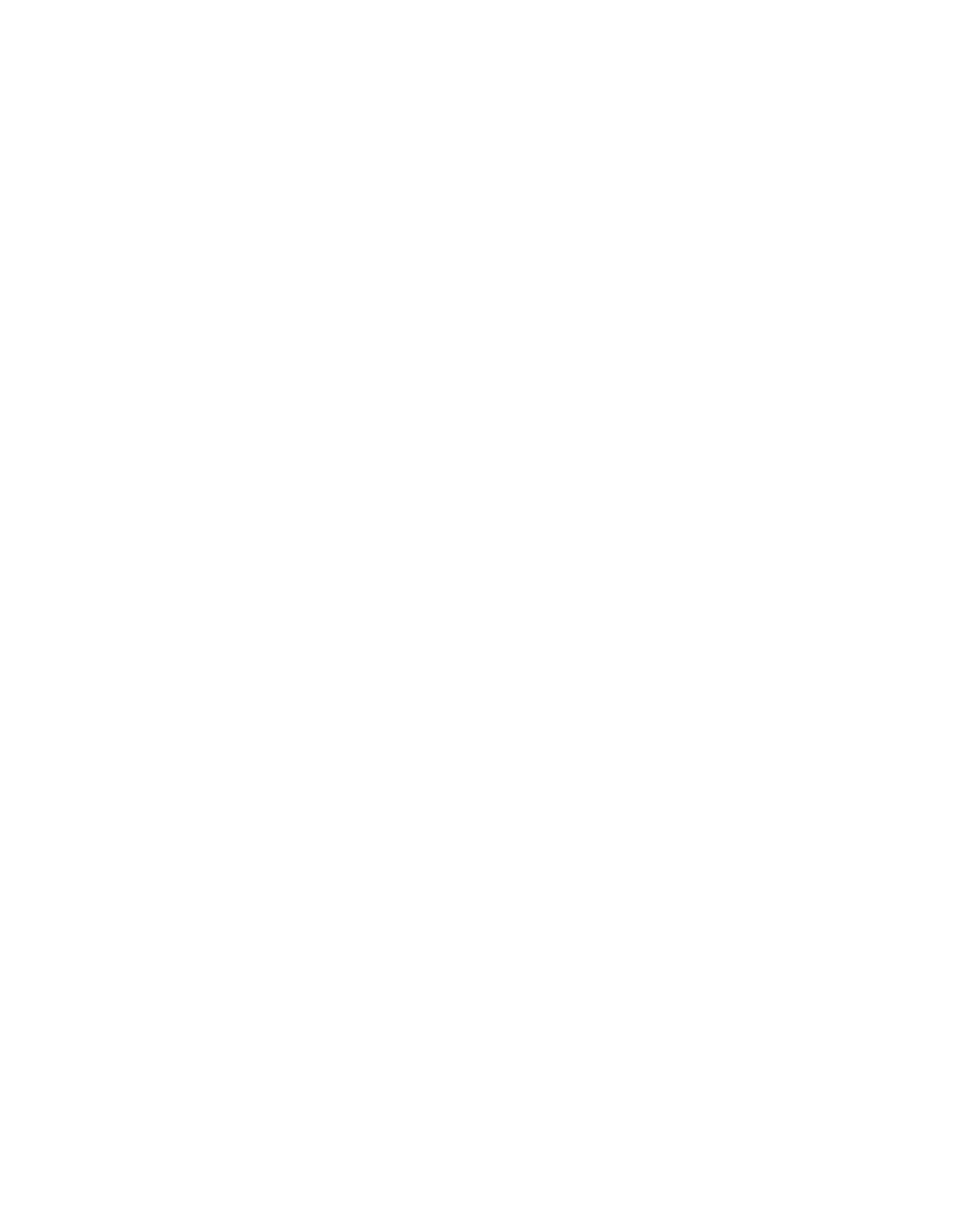#### **The Boston Planning & Development Agency**

We strive to understand the current environment of the city to produce quality research and targeted information that will inform and benefit the residents and businesses of Boston. Our Division conducts research on Boston's economy, population, and commercial markets for all departments of the BPDA, the City of Boston, and related organizations.

The information provided in this report is the best available at the time of its publication. All or partial use of this report must be cited.

**Author:** Boston Planning & Development Agency, Research Division.

**Date:** March 2019.

**Information:** Pease visit **bostonplans.org/research-publications** for more information.

**Requests:** Please contact us at **bostonplans.org/research-inquiries** with additional questions.

#### **Follow Us on Twitter @BostonPlans Visit our Website BostonPlans.org Research Division Director** Alvaro Lima **Deputy Director** Jonathan Lee **Senior Research Associate** Christina Kim **Senior Economist** Matthew Resseger **Senior Demographer** Phillip Granberry **Research Associate** Kevin Kang **Research Manager** Kelly McGee **Research Assistants** Jing Chen Avanti Krovi Kayla Myros **Interns** Ahsim Shaaban Dilara Sisman

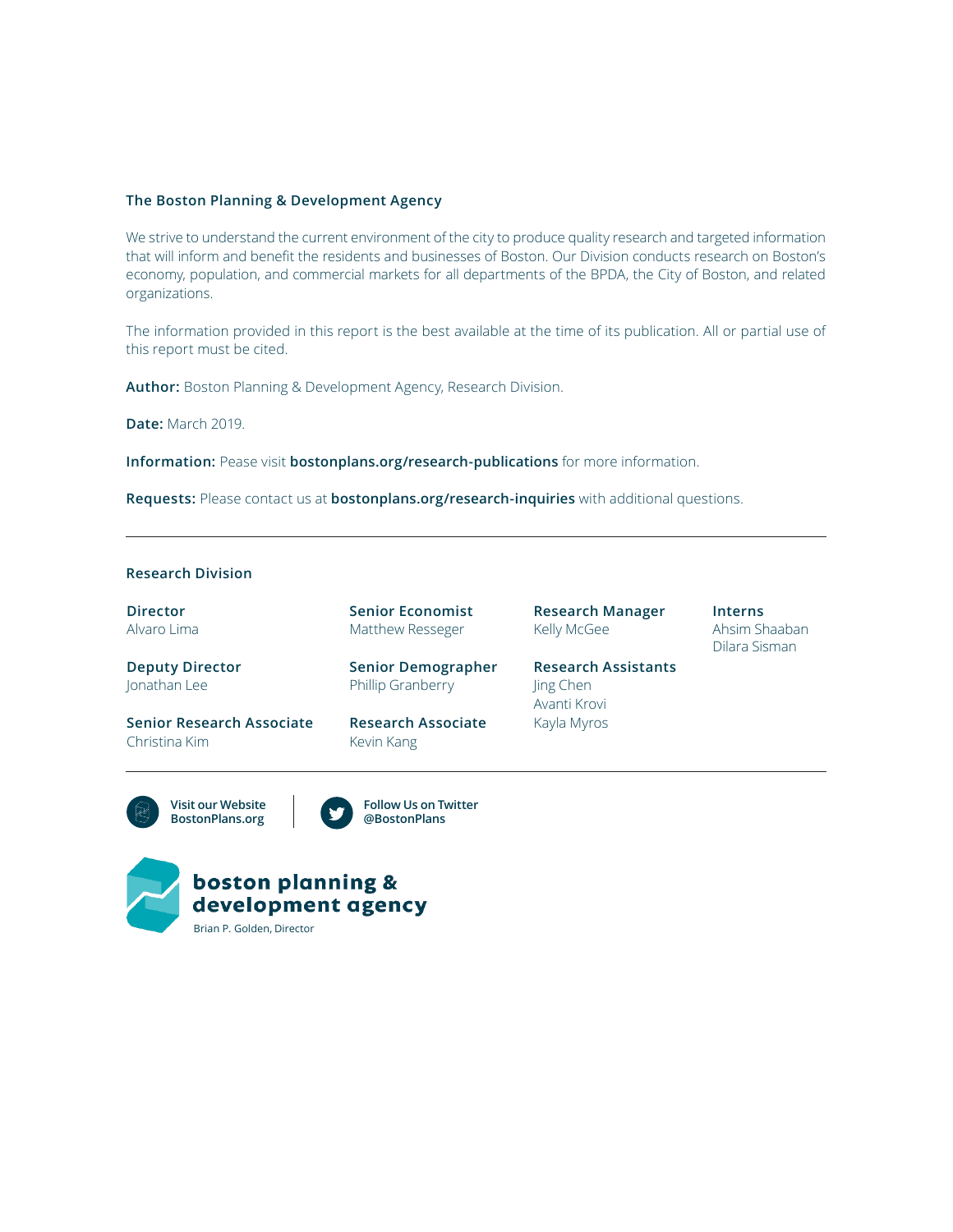### **About NIH**

The National Institutes of Health (NIH), part of the U.S. Department of Health and Human Services, is the largest source of funding for biomedical research in the world. Its mission is "to seek fundamental knowledge about the nature and behavior of living systems and the application of that knowledge to enhance health, lengthen life, and reduce illness and disability."<sup>1</sup> The NIH is comprised of 27 Institutes and Centers, each with a specific focal point for research.<sup>2</sup> More than 80 percent of the annual \$37.3 billion in the NIH's budget goes to funding researchers outside the NIH – researchers at more than 2,500 universities and research institutes nationwide and worldwide.<sup>3</sup>

### **Boston: Most NIH Funds for 24 Consecutive Years**

For FY2018, Boston continued its unparalleled 24 year record with more funding than any other city in the United States. 58 institutions located in Boston received 3,861 NIH awards, totaling approximately \$2.1 billion in funds. Boston represents 7.6 percent and 73.4 percent of total NIH funding across the United States and Massachusetts, respectively.

Additionally, Boston is home to 28 organizations that received over \$1 million and eight organizations that received over \$100 million in NIH funding, demonstrating that Boston's excellence in biomedical research is spread across many diverse organizations, rather than concentrated in a select few.

#### **Boston's Top Recipients of NIH Funding** TABLE 1

| <b>Organization Name</b>                | <b>Awards</b> | <b>Funding in Millions</b> |
|-----------------------------------------|---------------|----------------------------|
| Massachusetts General Hospital          | 906           | \$466                      |
| Brigham and Women's Hospital            | 560           | \$389                      |
| <b>Harvard Medical School</b>           | 387           | \$209                      |
| Dana-Farber Cancer Institute            | 228           | \$172                      |
| Boston Children's Hospital              | 344           | \$167                      |
| <b>Boston University Medical Campus</b> | 284           | \$140                      |
| Beth Israel Deaconess Medical Center    | 240           | \$128                      |
| Harvard School of Public Health         | 178           | \$125                      |
| <b>Total of Top Boston Recipients</b>   | 3,127         | \$1,797                    |

*Source: National Institutes of Health "NIH Awards by Location and Organization," FY2018, BPDA Research Division Analysis.*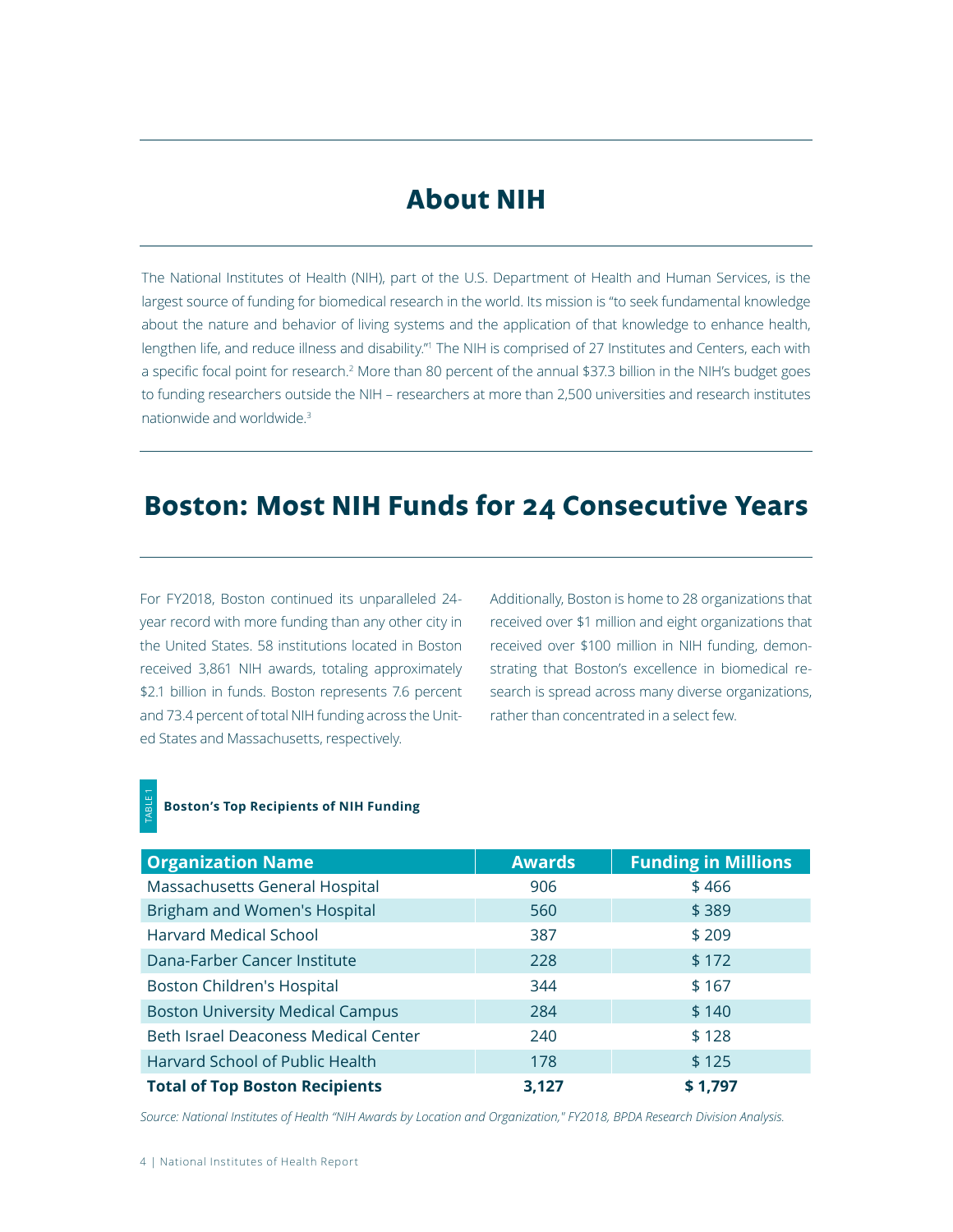# **History of NIH Funds in Boston**

Since 1992, Boston has received over \$38.1 billion in NIH funding. Boston's NIH funding reached a record high in 2009 due to economic stimulus funds created by the American Recovery and Reinvestment Act (ARRA), which were awarded to projects

 **Boston's NIH Awards: FY1992 - FY2018**

In Billions of Nominal Dollars

FIGURE 1

IGURE<sup>-</sup>

with end dates no later than September 2011.<sup>4</sup> As ARRA ended, funding levels normalized to pre-AR-RA levels, and have been gradually increasing in recent years. Boston's annual NIH funding has remained over \$1.7 billion per year since 2011.



Note: Gray areas indicate periods of economic recessions.

*Source: National Institutes of Health, "NIH Awards by Location and Organization," FY1992-FY2018, BPDA Research Division Analysis.*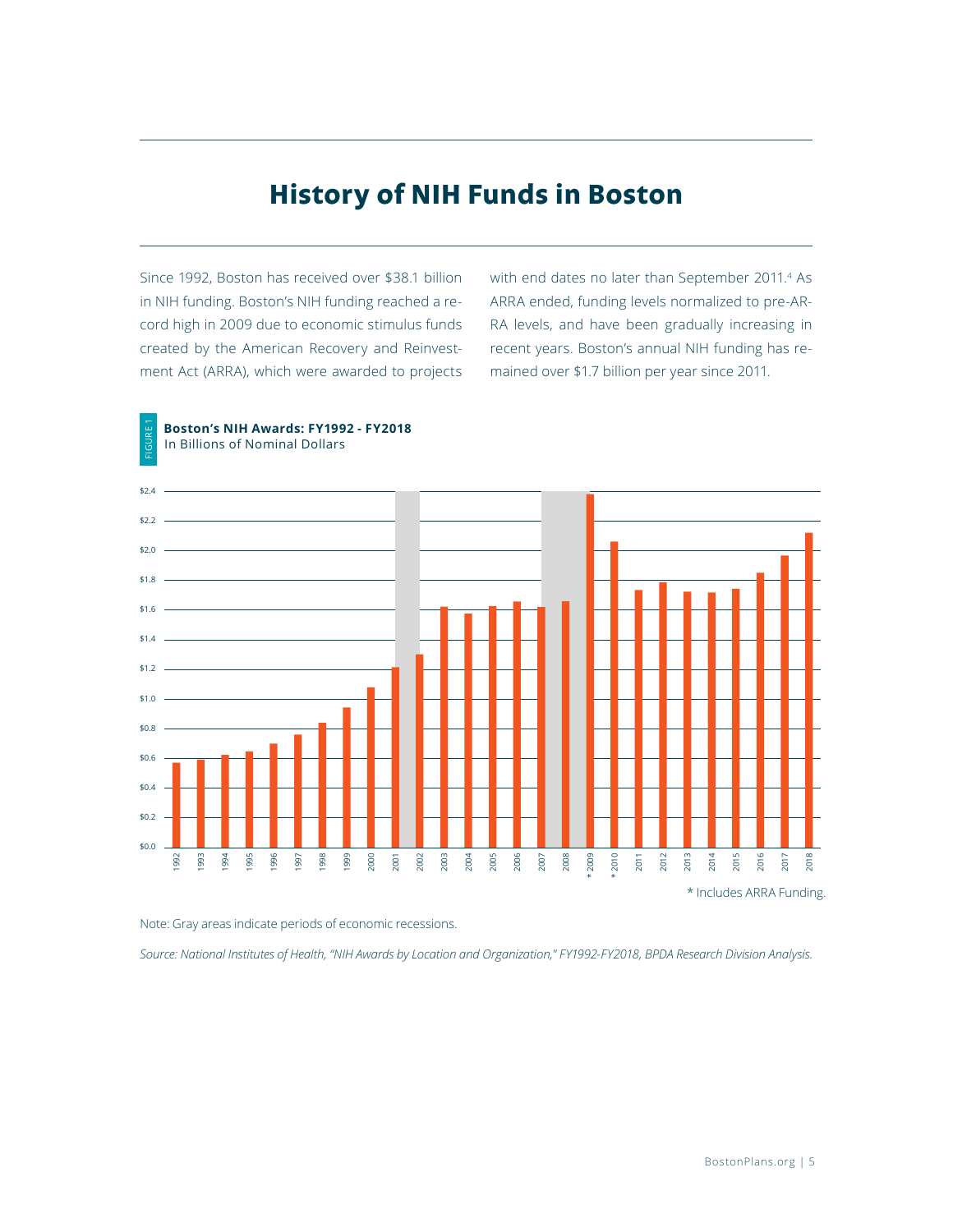# **Top Funded U.S. Cities**

Although Boston has remained NIH's highest funded city for 24 years, New York City, with a population nearly thirteen times that of Boston's, has long been a close second. Boston received \$3,095 in NIH funding per capita in FY2018, the highest per capita funding among the top ten funded cities and a \$109 per capita increase from FY2017. Following Boston and New York are Philadelphia, Seattle, and Baltimore with NIH funding just below \$1 billion each. These five cities received approximately 25 percent of the total NIH funding.



*Source: National Institutes of Health, "NIH Funding by Location and Organization," FY2018, BPDA Research Division Analysis.*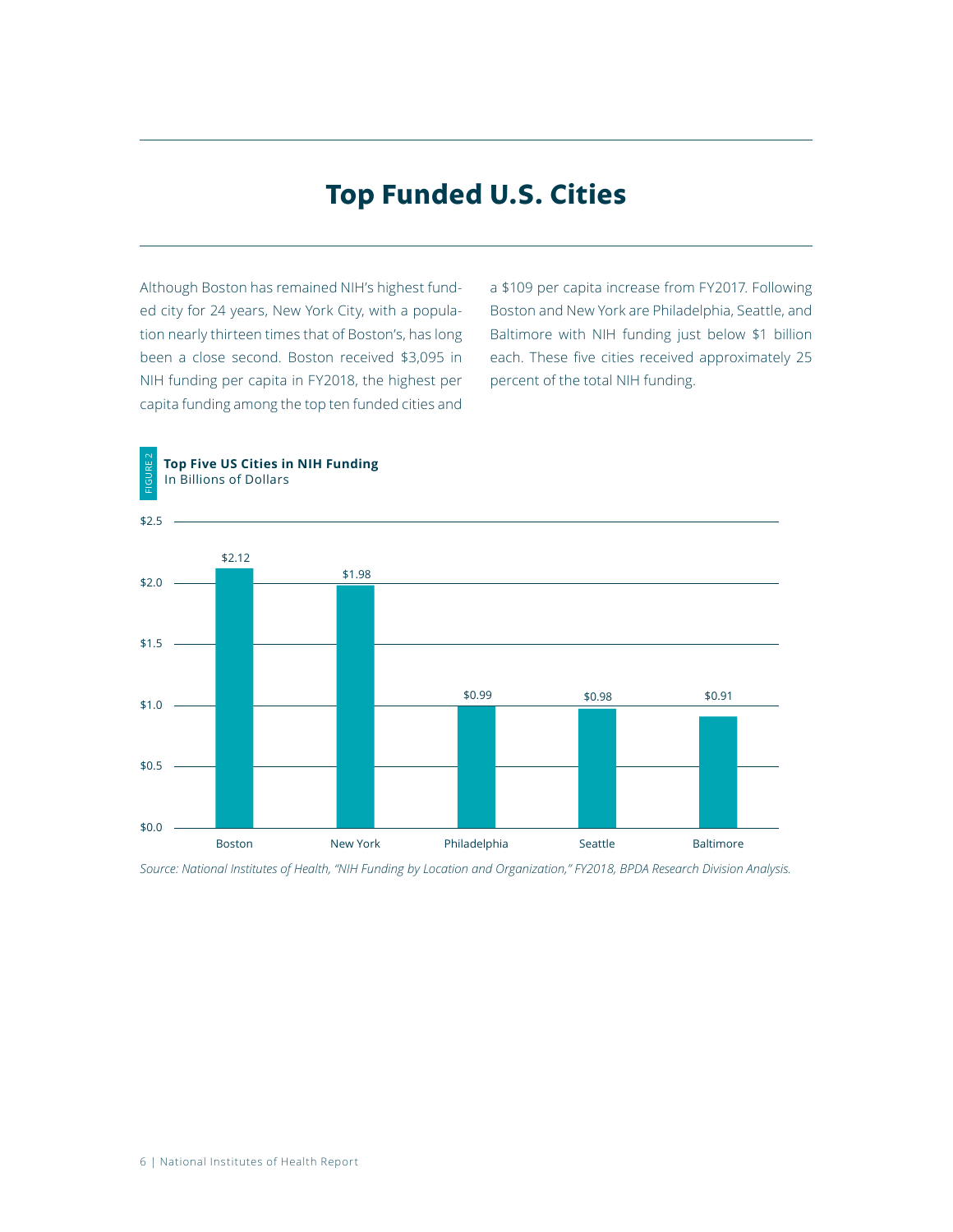# **Top Funded Organizations**

Boston's two largest hospitals, Massachusetts General Hospital and Brigham and Women's Hospital, were the only hospitals among the top 20 NIH funding recipients in the United States. Together

they received 1,466 awards and approximately \$855 million in funding. Their combined funding represents 30 percent of all funding in Massachusetts and 40 percent of all funding in Boston.

#### **Top 20 Recipients of NIH Funding** In Millions of Dollars TABLE 2

**Rank Organization Name City Awards Funding** 1 Johns Hopkins University Baltimore, MD 1,347 \$ 675 2 University of California, San Francisco San Francisco, CA 1,309 \$ 648 3 University of Michigan Ann Arbor, MI 1,230 \$552 4 University of Pittsburgh Pittsburgh, PA 1,127 \$ 537 5 University of Pennsylvania Philadelphia, PA 1,145 \$ 511 6 Stanford University Stanford, CA 1,059 \$ 505 7 Washington University **Saint Louis, MO** 980 \$486 8 Duke University **Durham, NC** 844 \$ 475 **9 Massachusetts General Hospital Boston, MA 906 \$ 466** 10 Columbia University New York, NY 904 \$465 11 University of California, San Diego San Diego, CA 958 \$ 459 12 University of Washington Seattle, WA 977 \$456 13 Yale University **New Haven, CT** 971 \$ 454 14 University of North Carolina, Chapel Hill Chapel Hill, NC 902 \$ 447 15 University of California, Los Angeles Los Angeles, CA 842 \$410 **16 Brigham and Women's Hospital Boston, MA 560 \$ 389** 17 Emory University **Atlanta, GA** 730 \$ 350 18 Icahn School of Medicine at Mount Sinai New York, NY 610 \$345 19 University of Wisconsin Madison Madison, WI 623 \$ 320 20 Fred Hutchinson Cancer Research Center Seattle, WA 271 \$ 306

*Source: National Institutes of Health, "NIH Funding by Location and Organization," FY2018, BPDA Research Division Analysis.*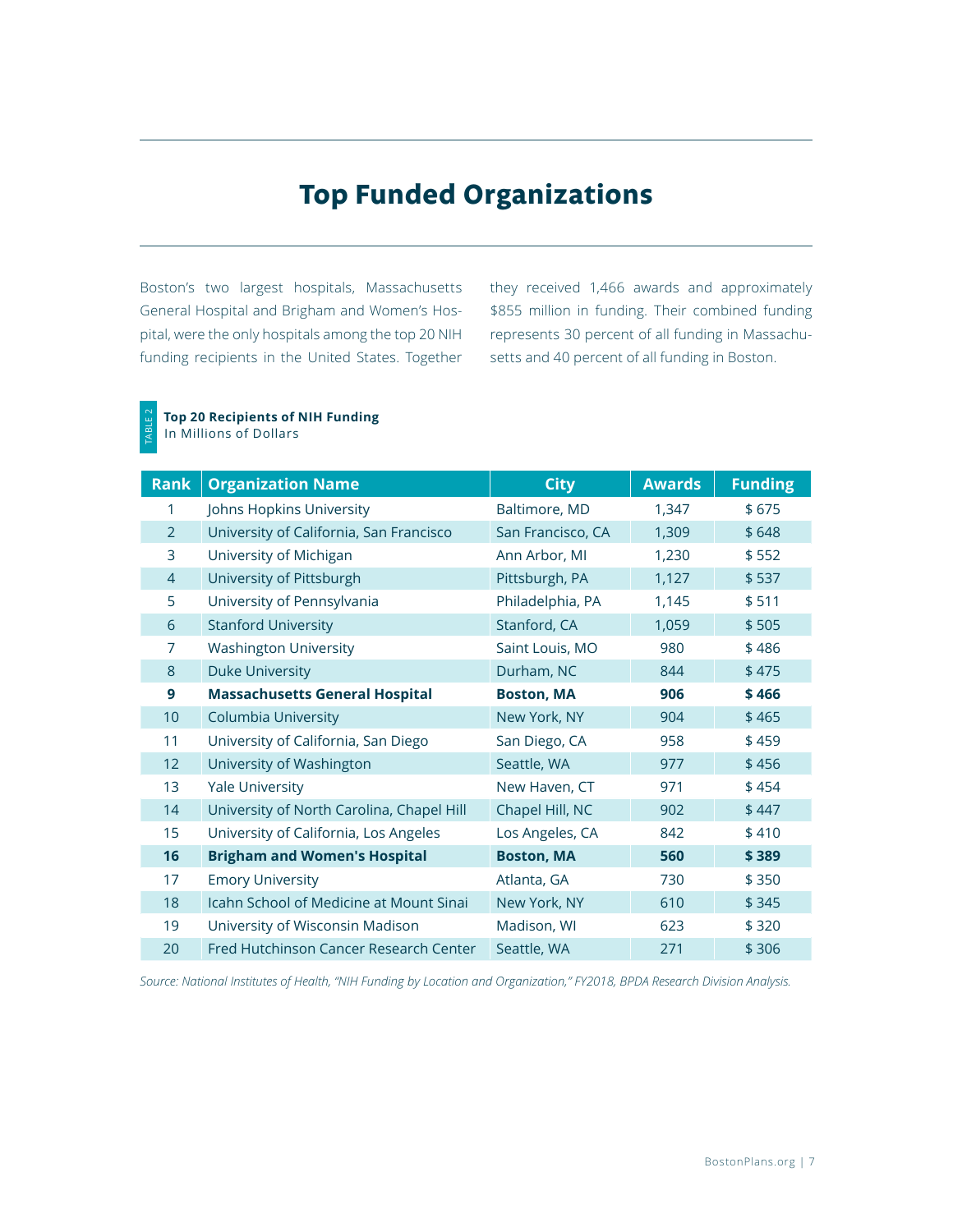# **Funding By Organization Type**

Nationally, 73 percent of NIH funding goes to universities and only 9 percent goes to hospitals. However, the majority of Boston's NIH funding is awarded to hospitals due to their integral role in advancing biomedical research in the United States. The NIH also provides vital funds to research institutes, private companies, and other organizations. The major research institutes that received NIH funding in Boston were the Joslin Diabetes Center and

the Schepens Eye Research Institute, an affiliate of Massachusetts Eye and Ear Infirmary. Private companies that received NIH funding are concentrated in the biotechnology and health care industries, but also include manufacturing and software companies. "Other" includes non-profit organizations, such as the Harvard Pilgrim Health Care Institute, which received about \$9 million in NIH funding.



*Source: National Institute of Health, "NIH Funding by Location and Organization," FY2018, BPDA Research Division Analysis.*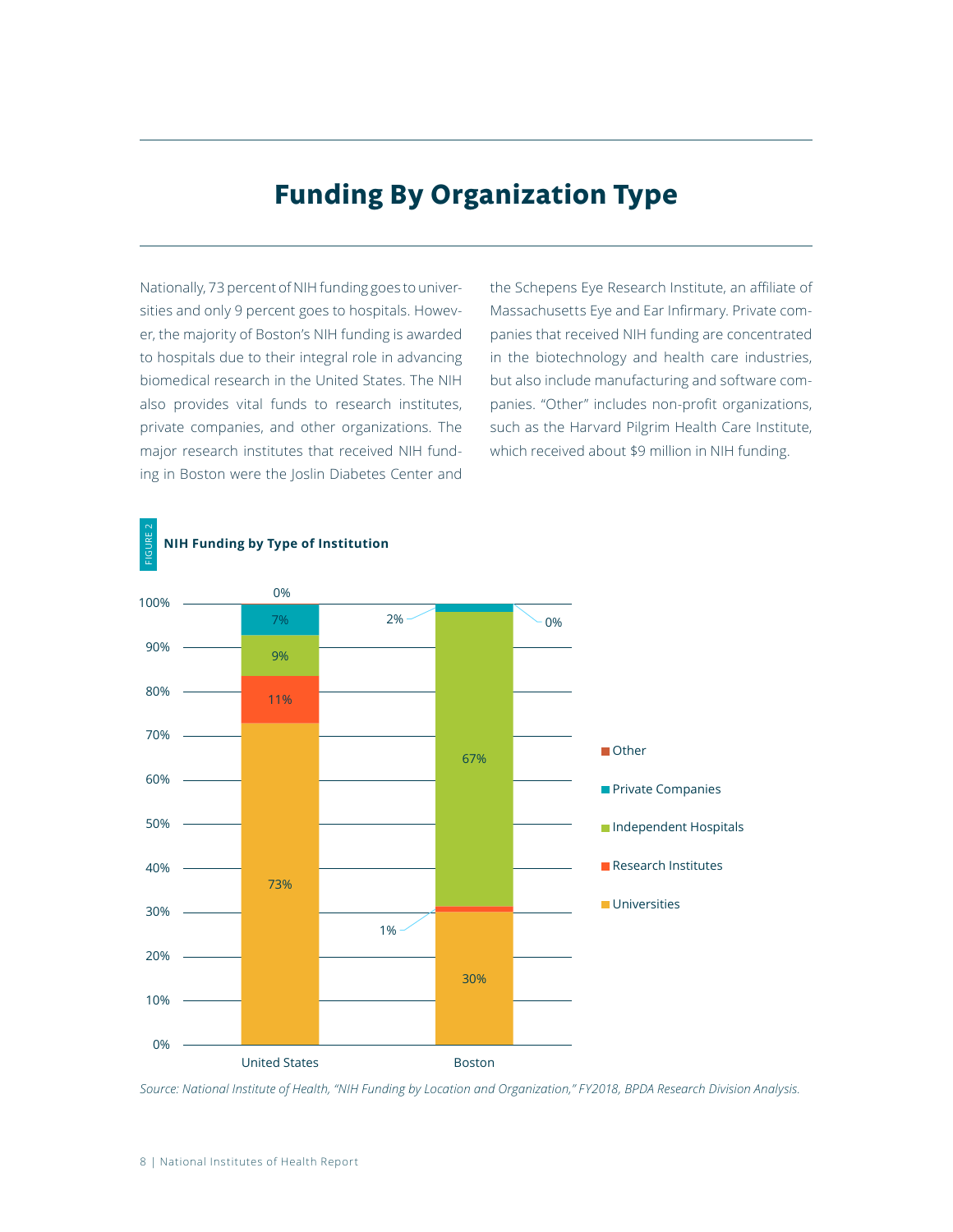# **Hospitals and Health Centers**

The funding awarded to Boston's hospitals alone exceeds total funding received by any other city, with the exception of New York City, demonstrating the NIH's recognition of Boston's hospitals as national leaders in health care and biomedical research. Ten Boston hospitals were granted 2,470

 **Top Boston Hospital in NIH Funding**

In Millions of Dollars

NIH awards and \$1.4 billion in funding, which represents 49 percent of all funding in Massachusetts and 67 percent of all funding in Boston. Among the top five NIH-funded hospitals in the country, Boston claims four, and among the top thirty NIH-funded hospitals in the country, Boston claims nine.



*Source: National Institute of Health, "NIH Funding by Location and Organization," FY2018, BPDA Research Division Analysis.*

Massachusetts General Hospital and Brigham and Women's Hospital, both teaching hospitals for Harvard Medical School, were the top two NIH-funded hospitals in the United States. Massachusetts General Hospital received 33 percent of all grants to hospitals in Boston, and has remained Boston's top NIH-funded hospital for 18 consecutive years. Massachusetts General Hospital conducts the largest hospital-based research program in the United States with over 8,500 researchers and 1.2 million square feet of research space, primarily in Boston and Charlestown.<sup>5</sup> Within Massachusetts General Hospital is the Massachusetts Eye and Ear Infirmary, which has teamed with NIH-recipient Schepens Eye Research Institute to become the largest vision and hearing research center in the world.

Brigham and Women's Hospital has the largest medical research program in the Longwood Medical Area. The Longwood Medical Area is a sprawling campus of 22 medical institutions, including the Dana-Farber Cancer Institute, Boston Children's Hospital, and Beth Israel Deaconess Medical Center. Harvard Medical School and Harvard School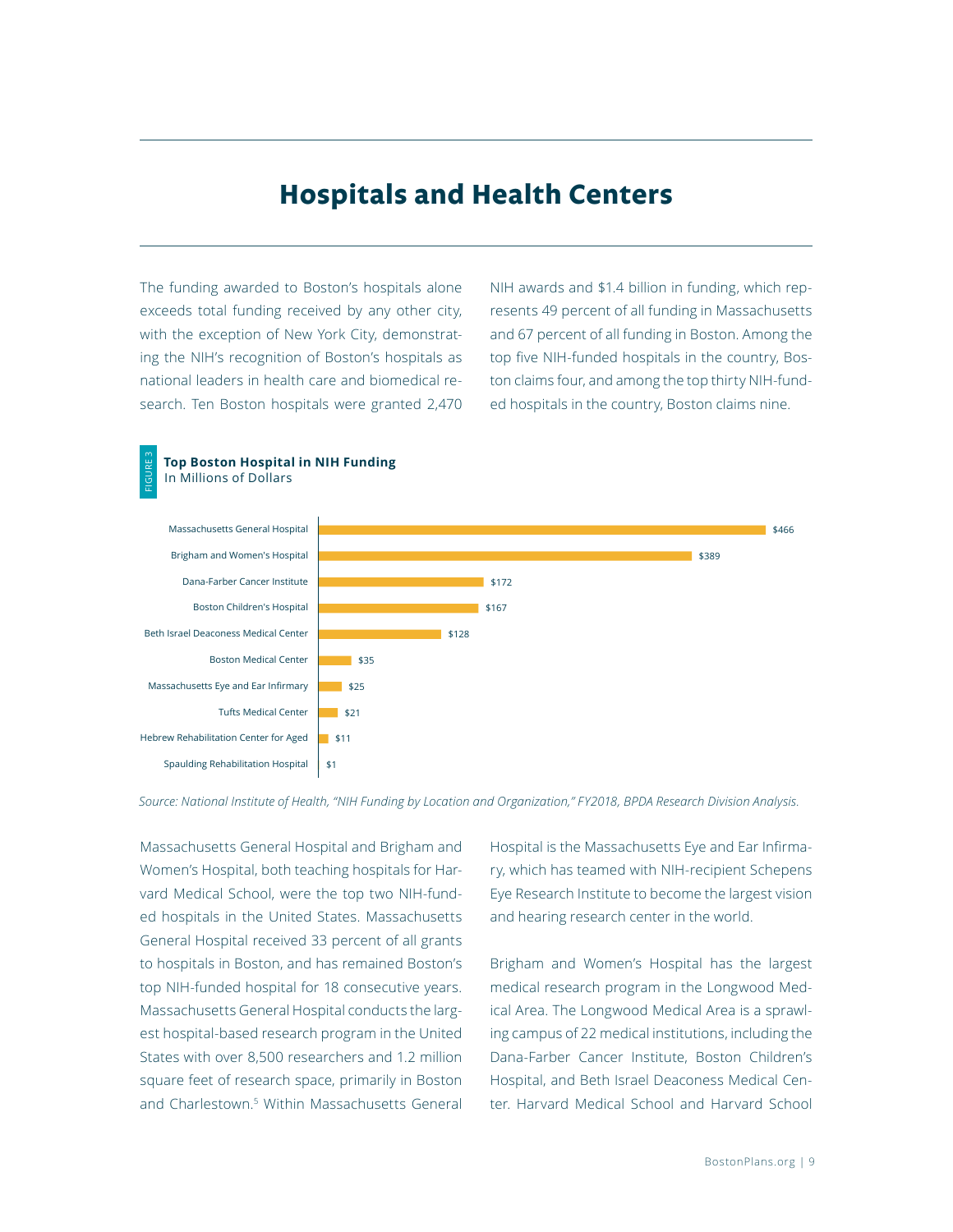of Public Health are also located in the Longwood Medical Area, making it an epicenter of medical training, research, and health care. The Longwood Medical Area has over 57,000 researchers, physicians, and contractors, and over 29,000 students.<sup>6</sup>

The powerhouse institutions in the Longwood area brought in over \$1.22 billion of Boston's NIH funds in FY2018, which exceeds NIH funding received by 44 states.

### **Education**

Boston is also a world-renowned center of higher education. Nine of Boston's higher education institutions received 1,269 awards and \$638 million in NIH funding, which represent 22 percent of all funding in Massachusetts and 30 percent of all funding in Boston. Boston's success in biomedical research stems from the city's well-educated labor force. Among residents over the age of 25, 47 percent of Bostonians have a Bachelor's degree or higher, compared to 31 percent of Americans.7 As of the academic year 2018-2019, there were 136,255 students enrolled in undergraduate and graduate programs in 29 colleges and universities located in Boston.<sup>8</sup> Boston, with less than 10 percent of Massachusetts' population, has about 23 percent of Massachusetts' students enrolled in undergraduate and graduate programs.<sup>9</sup> Companies, hospitals, and research institutes located in Boston benefit from the prevalence of scholars at prestigious educational institutions. Likewise, prospective students and graduates are attracted to Boston for the partnerships established between educational institutions and the surrounding advanced industries involved with biotechnology, science, and health care.



*Source: National Institute of Health, "NIH Funding by Location and Organization," FY2018, BPDA Research Division Analysis.*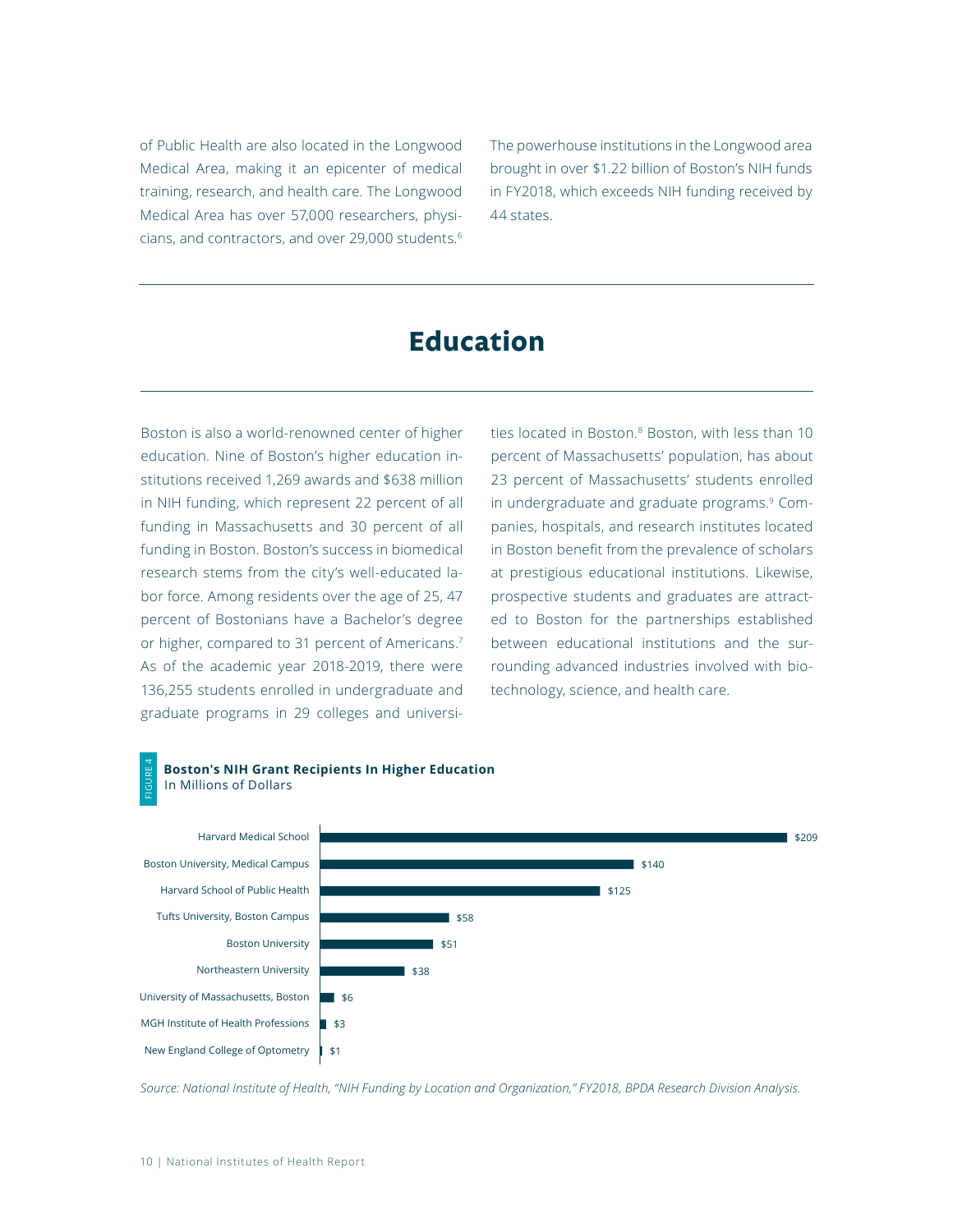### **Private Companies**

Aldatu Biosciences is located at the Pagliuca Harvard Life Lab at the Harvard Business School in Allston. Aldatu Biosciences has been awarded numerous grants for the research and development of a HIV drug resistance genotyping method to prescribe effective medications to patients.<sup>10</sup> Aldatu Biosciences received over \$3.9 million in NIH funding for FY2018.

Located in the West End, ExQor Technologies is a biotechnology company that received approximately \$1.3 million in NIH funding for FY2018. ExQor Technologies uses bio-nanotechnology to develop treatments primarily for patients affected by Alzheimer's disease. ExQor's patented technology offers a new form of noninvasive drug delivery and may also serve as an imaging agent to support diagnoses.<sup>11</sup>

Emulate, located in the Seaport District, focuses on understanding human biology and identifying drug targets. Emulate collaborates with other biotechnology and biopharmaceutical companies to advance technology in disease research and drug development.<sup>12</sup> Emulate received over \$1.2 million in NIH funding for FY2018.

Arietis is a biotechnology company located at Boston University's Bio Square Discovery and Innovation Center in the South End. Arietis' primary focus is antimicrobial drug discoveries that will transcend current treatments for chronic bacterial infections.<sup>13</sup> Arietis received over \$1.2 million in NIH funding for FY2018.

Located in the Financial District, Pathmaker Neurosystems is a biotechnology company that received approximately \$1 million in NIH funding for FY2018. Pathmaker Neurosystems focuses on the research and development of non-invasive treatments for neuromotor disorders, and has developed products that treat paralysis and muscle weakness.<sup>14</sup>

Founded in Boston, Lyndra is a biopharmaceutical company currently located in Watertown. Lyndra's research focuses on the development of long-acting oral medications that can reduce the burden associated with daily medications.15 Lyndra received over \$9.1 million in NIH funding in FY2018.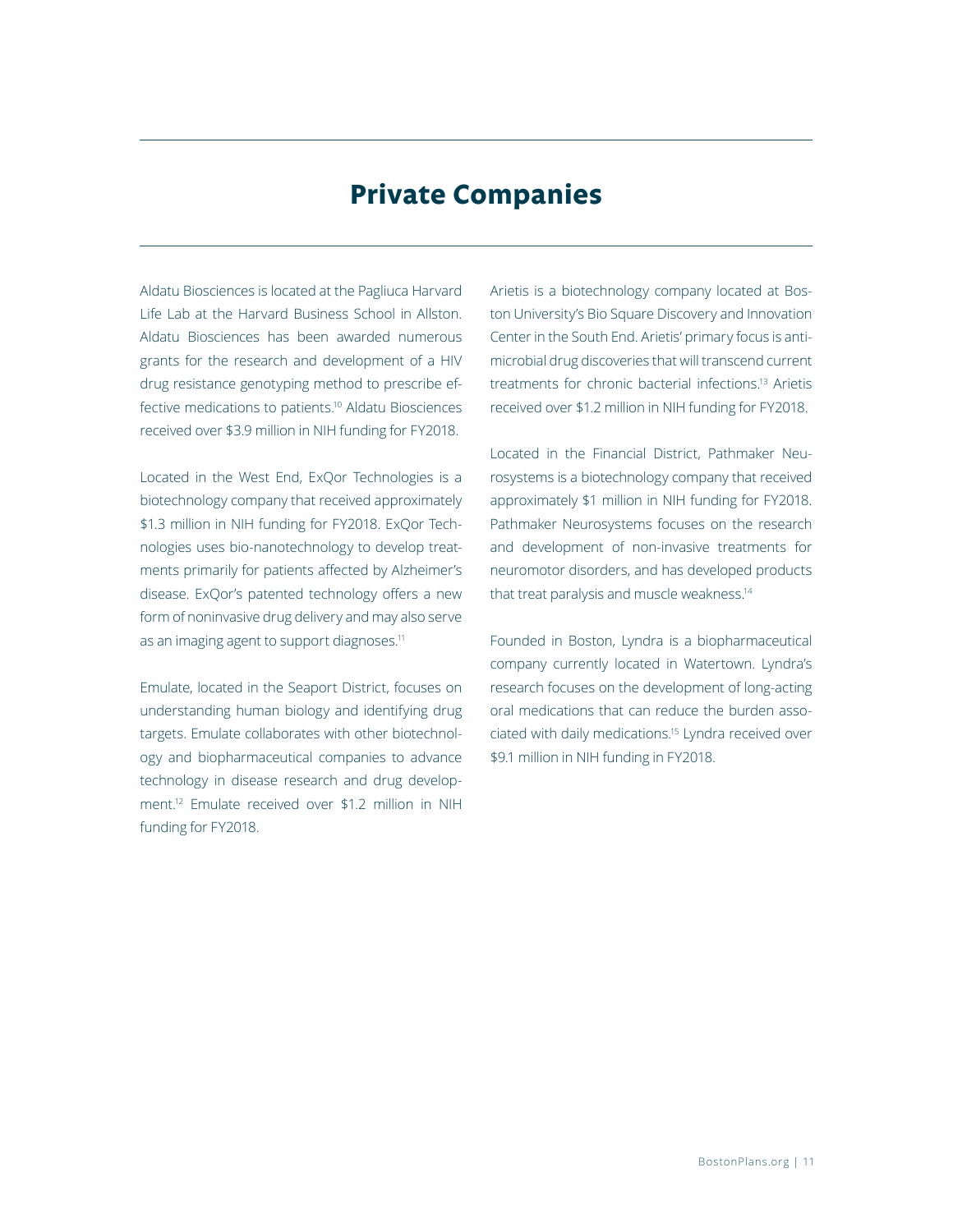### **Boston: Leader of a Regional Powerhouse**

Boston is a center for biomedical research within the United States. It also benefits from research collaborations with prominent institutions in neighboring cities, as well as across Massachusetts. Cambridge boasts premier research centers, particularly at Harvard University and Massachusetts Institute of Technology. In FY2018, institutions located in Cambridge received 636 NIH awards for \$381 million in funding. A prime example of collaboration between Boston and

Cambridge is the Broad Institute, which brings together researchers across various disciplines from Cambridge's Harvard University and Massachusetts Institute of Technology, as well as five hospitals affiliated with Harvard University, located in Boston.16 Massachusetts also received more than \$2.88 billion in NIH funding in FY2018, allocated among 5,367 awards. Massachusetts led the country in NIH funding per capita at \$425 – about five times the national average.

# **Conclusion**

Boston has world-class hospitals and universities, as well as robust life-tech industries and a well-educated labor force. Due to the demonstrated commitment of its researchers to channel resources into the improvement of health care and quality of life for years to come, Boston has earned the most NIH funding of any city in the United States for the 24<sup>th</sup> year in a row.

NIH funding is the foundation that allows Boston's dramatic breakthroughs in science and medicine. The following are just a few examples of the outstanding work achieved through the support of Boston's NIH funding in FY2018:

Scientists at Harvard Medical School discovered tunnels from skull bone marrow to brain lining that provide routes for cells responding to strokes and other brain disorders. Scientists hope that this preliminary discovery will lead to other discoveries in

the different types of cells that travel through such tunnels to respond to disorders.<sup>17</sup>

Researchers at Brigham and Women's Hospital and Harvard Medical School discovered a genetic mutation that slows the metabolism of sugar, limiting glucose absorption among carriers. This discovery could provide insights into medications that mimic the effect of this mutation, potentially improving treatments for patients affected by diabetes, heart disease, and obesity.<sup>18</sup>

Scientists at Boston University School of Medicine and Boston Medical Center have found that opioid overdose treatments using methadone and buprenorphine are associated with lower mortality rates. Scientists hope that these findings will provide greater opportunities in treatment inventions and policy reforms.19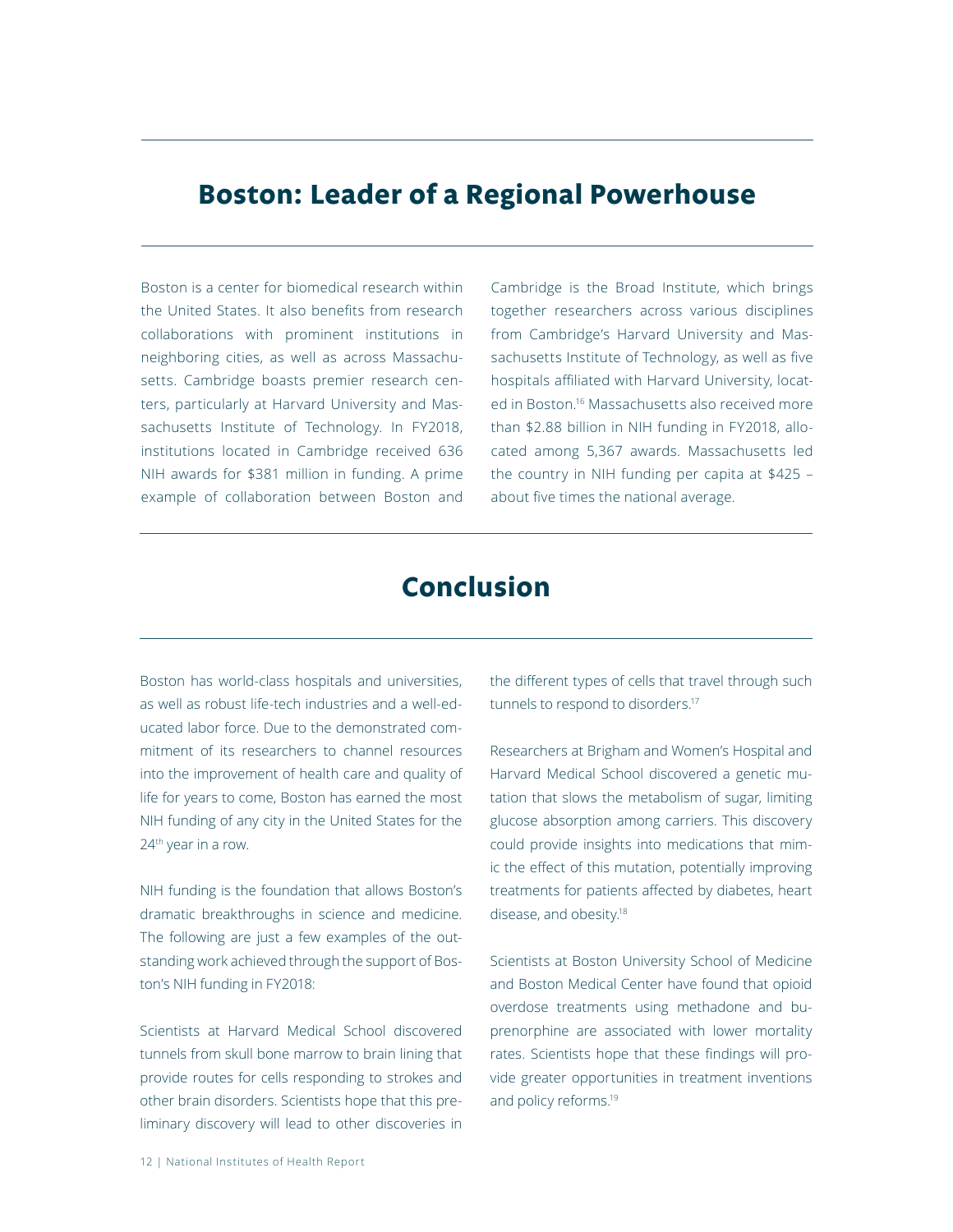# **Citations**

- 1. National Institutes of Health, "Mission Goals," last modified July 27, 2017. http://www.nih.gov/aboutnih/what-we-do/mission-goals.
- 2. National Institutes of Health, "Institutes at NIH," last modified October 19, 2018. https://www.nih.gov/ institutes-nih/list-nih-institutes-centers-offices.
- 3. National Institutes of Health, "Budget," last modified April 11, 2018 http://www.nih.gov/about-nih/ what-we-do/budget.
- 4. National Institutes of Health, "Frequently Asked Questions American Recovery & Reinvestment Act of 2009 (ARRA)," last modified October 14, 2011. https://grants.nih.gov/recovery/faqs\_recovery.html.
- 5. Massachusetts General Hospital, "The Massachusetts General Hospital Research Institute by the Numbers," http://www.massgeneral.org/research/about/facts.aspx.
- 6. Medical Academic and Scientific Community Organization, "Longwood Medical Area Fact Sheet," https://www.masco.org/system/files/downloads/thelma/lma\_factsheet\_10.30.18.pdf.
- 7. U.S. Census Bureau, 2013-2017 American Community Survey, BPDA Research Division Analysis.
- 8. Department of Neighborhood Development, University Accountability Ordinance Data, excluding the Massachusetts Institute of Technology, BPDA Research Division Analysis.
- 9. U.S. Census Bureau, 2013-2017 American Community Survey, BPDA Research Division Analysis.
- 10. Aldatu Biosciences, "Our Solution," https://aldatubio.com/solution/.
- 11. ExQor Technologies, "ExQor," https://exqor.com/.
- 12. Emulate, "Products," https://emulatebio.com/products/.
- 13. Arietis Pharma, "Technology," https://arietis.org/technology/.
- 14. Pathmaker Neurosystems, "MyoRegulator™ PM-2200," https://pmneuro.com/r-d/myoregulator-pm-2200/.
- 15. Lyndra, "Lyndra Therapeutics," https://lyndra.com/.
- 16. Broad Institute, "This is Broad," https://www.broadinstitute.org/about-us.
- 17. National Institutes of Health, "Researchers unearth secret tunnels between the skull and the brain," https://www.nih.gov/news-events/news-releases/researchers-unearth-secret-tunnels-between-skull-brain.
- 18. National Institutes of Health, "Gene mutation points to new way to fight diabetes, obesity, heart disease," https://www.nih.gov/news-events/news-releases/gene-mutation-points-new-way-fight-diabetes-obesity-heart-disease.
- 19. National Institutes of Health, " Methadone and buprenorphine reduce risk of death after opioid overdose," https://www.nih.gov/news-events/news-releases/methadone-buprenorphine-reduce-risk-death-after-opioid-overdose.